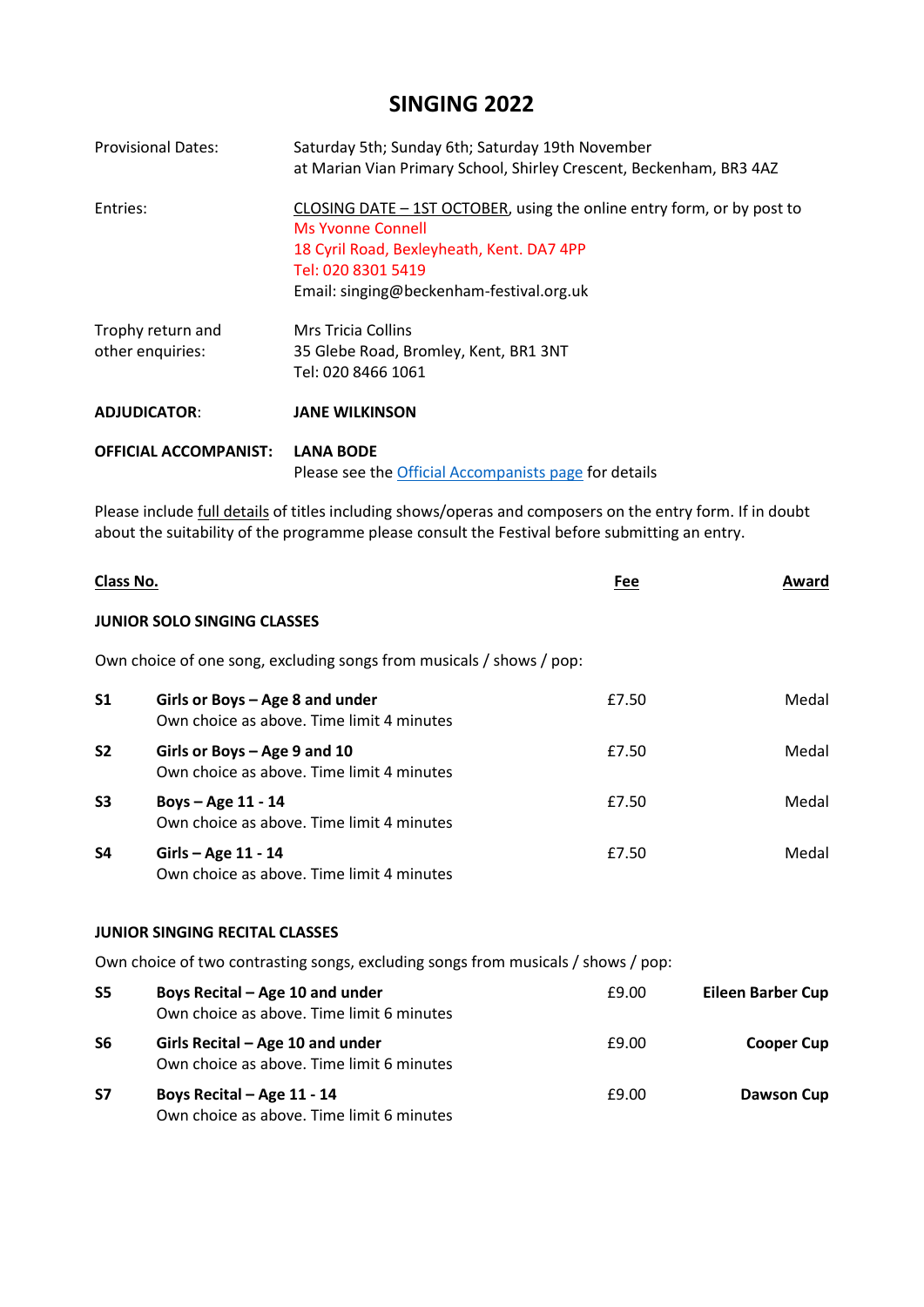The **Harding Cup** will be awarded to the competitor gaining the highest mark in classes **S8 and S9**

| S <sub>8</sub> | Girls Recital - Age 11 - 12<br>Own choice as above. Time limit 6 minutes                                      | £9.00 | Medal                       |
|----------------|---------------------------------------------------------------------------------------------------------------|-------|-----------------------------|
| S9             | Girls Recital - Age 13 - 14<br>Own choice as above. Time limit 6 minutes                                      | £9.00 | Medal                       |
| <b>S10</b>     | Girls or Boys Recital - Age 15 - 18<br>Own choice of two or three contrasting songs.<br>Time limit 10 minutes | £9.50 | <b>Winifred Jarvis Bowl</b> |

## **JUNIOR 20TH/21ST CENTURY POPULAR SONG CLASSES**

Own choice of one song – Musicals, Shows, Pop etc. N.B. Care should be taken as to the suitability of show songs for young voices.

| <b>S11</b> | Age 11 and under<br>Own choice as above. Time limit 4 minutes | £7.50 | Medal |
|------------|---------------------------------------------------------------|-------|-------|
| <b>S12</b> | Age 14 and under<br>Own choice as above. Time limit 4 minutes | £7.50 | Medal |
| <b>S13</b> | Age 18 and under<br>Own choice as above. Time limit 4 minutes | £7.50 | Medal |

## **JUNIOR FOLK SONG CLASSES**

The **Raymond Warnes Memorial Cup** will be awarded to the competitor gaining the highest mark in classes **S14 and S15**

| <b>S14</b> | Age 14 and under<br>Traditional or Modern Folk Song, accompanied or<br>unaccompanied.<br>Own choice. Time limit 4 minutes | £7.50 | Medal         |
|------------|---------------------------------------------------------------------------------------------------------------------------|-------|---------------|
| <b>S15</b> | Age 18 and under<br>Traditional Folk Song, accompanied or unaccompanied.<br>Own choice. Time limit 4 minutes              | £7.50 | Medal         |
|            | <b>JUNIOR SINGING DUET CLASSES</b>                                                                                        |       |               |
| <b>S16</b> | Age 18 and under<br>Own choice. Time limit 4 minutes                                                                      | £8.50 | <b>Medals</b> |
| <b>S17</b> | Family Duet - Age 18 and under<br>Singers must be related<br>Own choice. Time limit 4 minutes                             | £8.50 | Medals        |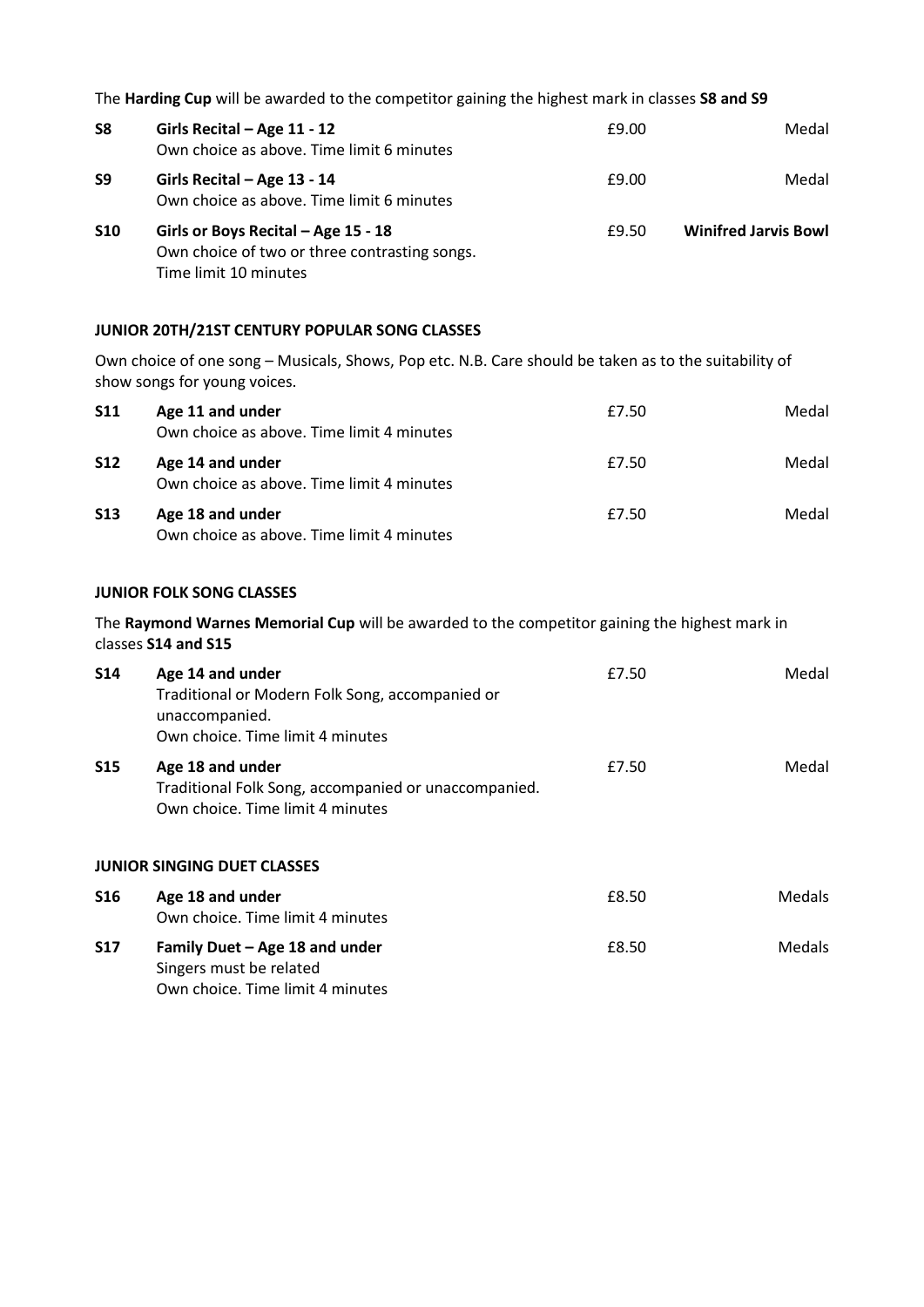## **OPEN SOLO SINGING CLASSES**

Any voice

Marks and medals will not be awarded for these classes

| <b>S18</b> | Association of English Singers and Speakers English Song and Speech Class                                                                                                                                                                    |       |                                                                  |  |
|------------|----------------------------------------------------------------------------------------------------------------------------------------------------------------------------------------------------------------------------------------------|-------|------------------------------------------------------------------|--|
|            | A short themed programme consisting of a brief<br>introduction, a song, a prose/poem and another song,<br>all in English and from memory. Adjudication will take<br>both presentation and performance into account.<br>Time limit 10 minutes | £9.50 | The AESS Trophy and<br>£25 Cash Prize                            |  |
| <b>S19</b> | <b>Early English Song</b><br>Own choice of one song written 1500-1700.<br>Time limit 5 minutes                                                                                                                                               | £8.00 | Certificate                                                      |  |
| <b>S20</b> | <b>Early Italian Aria</b><br>Own choice of one song. Time limit 4 minutes                                                                                                                                                                    | £8.00 | Certificate                                                      |  |
| <b>S21</b> | <b>Oratorio or Cantata</b><br>Own choice of one song. Time limit 7 minutes                                                                                                                                                                   | £8.50 | <b>Nash Cup</b>                                                  |  |
| <b>S22</b> | <b>Handel Opera</b><br>Own choice of one song. Time limit 5 minutes                                                                                                                                                                          | £8.00 | <b>Handel Trophy</b>                                             |  |
| <b>S23</b> | <b>Light Opera</b><br>Own choice of one song, excluding songs from<br>musicals / shows. Time limit 6 minutes                                                                                                                                 | £8.00 | <b>Howes Cup</b>                                                 |  |
| <b>S24</b> | Opera<br>Own choice of one song. Time limit 7 minutes                                                                                                                                                                                        | £8.50 | Thornton Cup and<br><b>Kentish Opera £25 Prize</b>               |  |
| <b>S25</b> | <b>British Art Song</b><br>Own choice of one song written since 1900.<br>Time limit 5 minutes                                                                                                                                                | £8.00 | Mona Burden Cup<br>(Ladies)<br><b>Harold Bishop Cup</b><br>(Men) |  |
| <b>S26</b> | <b>French Song</b><br>Any French Art song written after 1800.<br>Time limit 5 minutes                                                                                                                                                        | £8.00 | <b>Maureen Foster Cup</b>                                        |  |
| <b>S27</b> | Lieder<br>Any German Art song written after 1800.<br>Time limit 5 minutes                                                                                                                                                                    | £8.00 | <b>Grace Willsher Cup</b>                                        |  |
| <b>S28</b> | <b>Folk Song</b><br>Traditional, unaccompanied.<br>Own choice of one song. Time limit 4 minutes                                                                                                                                              | £8.00 | <b>Hopkins Cup</b>                                               |  |
| <b>S29</b> | Victorian or Edwardian Style Ballad<br>Own choice of one song written approx. 1850-1935.<br>Time limit 4 minutes                                                                                                                             | £8.00 | <b>Cheshire Memorial Cup</b>                                     |  |
| <b>S30</b> | <b>Ivor Novello Class</b><br>Any song from a Novello musical.<br>Time limit 5 minutes                                                                                                                                                        | £8.00 | <b>Les Dangerfield</b><br><b>Memorial Cup</b>                    |  |
| <b>S31</b> | <b>Early 20th Century Show Song</b><br>Own choice of one song written approx. 1910-1960.<br>Time limit 5 minutes                                                                                                                             | £8.00 | Certificate                                                      |  |